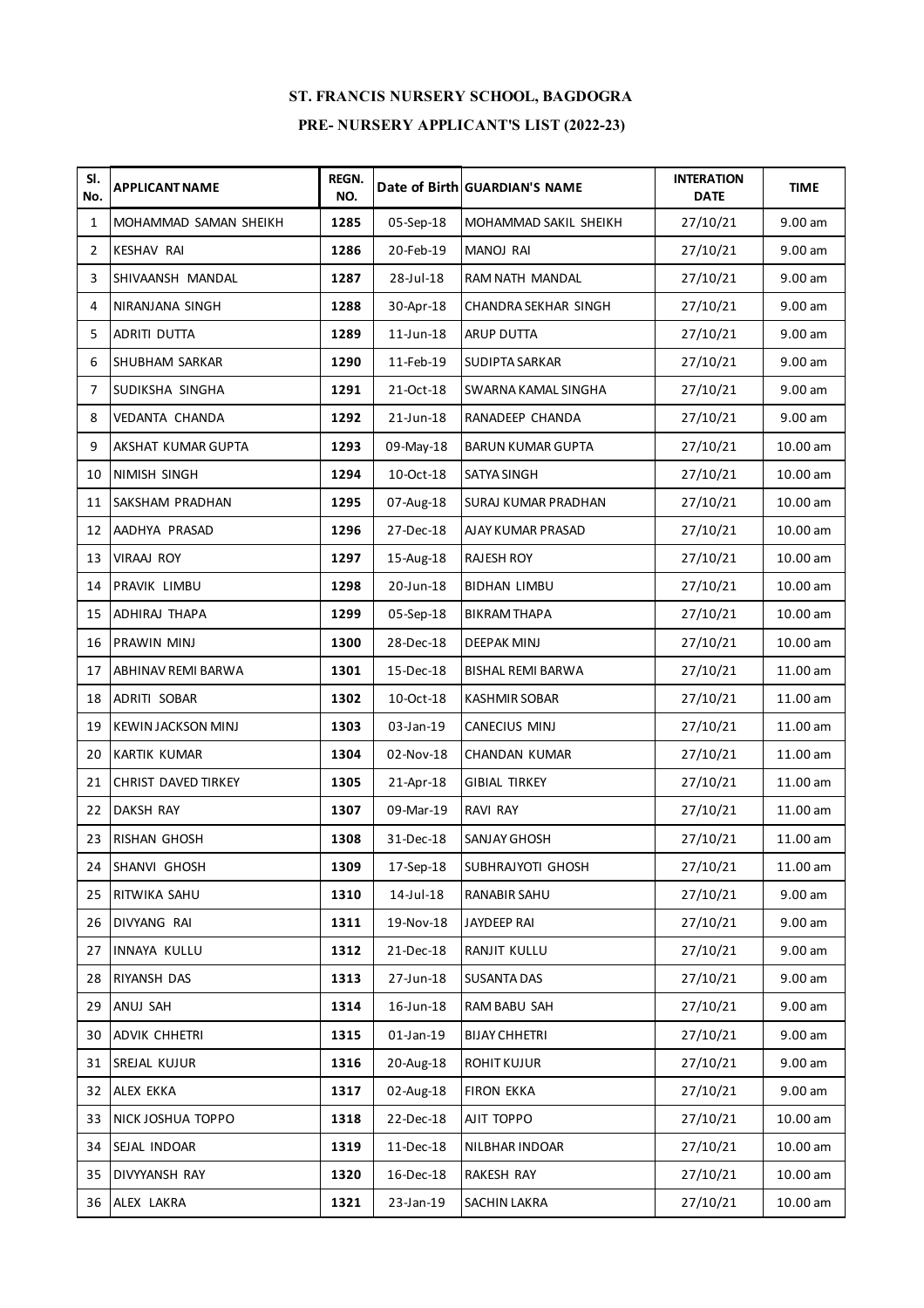| SI.<br>No. | <b>APPLICANT NAME</b>   | REGN.<br>NO. |                 | Date of Birth GUARDIAN'S NAME | <b>INTERATION</b><br><b>DATE</b> | <b>TIME</b>        |
|------------|-------------------------|--------------|-----------------|-------------------------------|----------------------------------|--------------------|
| 37         | PALAK KERKETTA          | 1322         | $11$ -Jan-19    | PHILIP KERKETTA               | 27/10/21                         | 10.00 am           |
| 38         | AGNIDEEP ROY            | 1323         | 13-Jul-18       | <b>TAPAN ROY</b>              | 27/10/21                         | 10.00 am           |
| 39         | SUPRATEEK DAS           | 1324         | 28-Aug-18       | SUBHAJIT DAS                  | 27/10/21                         | $10.00$ am         |
| 40         | SRIYAN SARKAR           | 1325         | 04-Jun-18       | <b>SURAJIT SARKAR</b>         | 27/10/21                         | 10.00 am           |
| 41         | AARADHYA THAPA          | 1326         | 10-May-18       | <b>KRISHNA THAPA</b>          | 27/10/21                         | 11.00 am           |
| 42         | <b>ASVIK KULLU</b>      | 1327         | 21-Dec-18       | SANJAY KULLU                  | 27/10/21                         | 11.00 am           |
| 43         | ARNAB DAS               | 1328         | 05-Jun-18       | <b>RAHUL DAS</b>              | 27/10/21                         | 11.00 am           |
| 44         | <b>DEVAYUDH SAHA</b>    | 1329         | 18-Sep-18       | PRANAB SAHA                   | 27/10/21                         | 11.00 am           |
| 45         | RAZEL KERKETTA          | 1330         | $10$ -Jul- $18$ | <b>GULSHAN KERKETTA</b>       | 27/10/21                         | 11.00 am           |
| 46         | <b>SAANVI MONDAL</b>    | 1331         | 07-Feb-19       | RATHIN MONDAL                 | 27/10/21                         | 11.00 am           |
| 47         | <b>TRIGUNA DAS</b>      | 1332         | 29-Jun-18       | <b>TARAK NATH DAS</b>         | 27/10/21                         | 11.00 am           |
| 48         | SOFIYA CHHETRI          | 1333         | 27-Jul-18       | PRAVEEN SINGH CHHETRI         | 27/10/21                         | 11.00 am           |
| 49         | <b>AARVI TIRKEY</b>     | 1334         | $11$ -Jul- $18$ | <b>XAVIER TIRKEY</b>          | 27/10/21                         | 1.00 pm            |
| 50         | <b>REHAN GHOSH</b>      | 1335         | 29-Apr-18       | <b>AVIJIT GHOSH</b>           | 27/10/21                         | 1.00 pm            |
| 51         | <b>ARADHYA GOPE</b>     | 1336         | 23-Nov-18       | <b>AMIT GOPE</b>              | 27/10/21                         | 1.00 pm            |
| 52         | SHUBHRODEEP GHOSH       | 1337         | 02-Dec-18       | <b>AMIT GHOSH</b>             | 27/10/21                         | 1.00 pm            |
| 53         | ANANYA DARJEE           | 1338         | $10$ -Jun- $18$ | HARKA BAHADUR DARJEE          | 27/10/21                         | 1.00 pm            |
| 54         | AAYANSH SINGH           | 1339         | 14-Jun-18       | <b>BAKUL CHANDRA SINGH</b>    | 27/10/21                         | 1.00 pm            |
| 55         | <b>AYUSHMAN GUPTA</b>   | 1340         | 15-Oct-18       | <b>BIJAY GUPTA</b>            | 27/10/21                         | 1.00 pm            |
| 56         | NANDANI DAS             | 1341         | 31-Jan-19       | <b>TAPAN DAS</b>              | 27/10/21                         | 1.00 pm            |
| 57         | SAANVI BHAUMIK          | 1342         | 01-Oct-18       | SAUMEN BHAUMIK                | 27/10/21                         | 2.00 pm            |
| 58         | AARYAN SINHA            | 1343         | $10$ -Jun- $18$ | PRANAY KUMAR SINHA            | 27/10/21                         | 2.00 pm            |
| 59         | AMLIZA XAXA             | 1344         | 25-Feb-19       | AMITKUMAR XAXA                | 27/10/21                         | 2.00 pm            |
| 60         | SHARNAM DUTRAJ          | 1346         | 22-Aug-18       | <b>SHAKTI DUTRAJ</b>          | 27/10/21                         | 2.00 pm            |
| 61         | AASHVI PANDEY           | 1347         | 02-Sep-18       | <b>BICKEY PANDEY</b>          | 27/10/21                         | 2.00 pm            |
| 62         | <b>TANSI MARY XESS</b>  | 1348         | 21-Feb-19       | SACHIN XESS                   | 27/10/21                         | 2.00 pm            |
| 63         | ARYA DEY                | 1349         | 05-Sep-18       | SUBHADEEP DEY                 | 27/10/21                         | 2.00 pm            |
| 64         | DEBADRITA ROY           | 1350         | 07-May-18       | DEBABRATA ROY                 | 27/10/21                         | 2.00 pm            |
| 65         | <b>MAYRA EKKA</b>       | 1351         | 07-Jun-18       | RAKESH EKKA                   | 27/10/21                         | 1.00 <sub>pm</sub> |
| 66         | <b>BIJITENDRA GHOSH</b> | 1352         | 10-Sep-18       | BIPLAB JYOTI GHOSH            | 27/10/21                         | 1.00 <sub>pm</sub> |
| 67         | SWARUP PAUL             | 1353         | 06-Mar-19       | SUNANDAN PAUL                 | 27/10/21                         | 1.00 <sub>pm</sub> |
| 68         | SANJIBAN MONDAL         | 1355         | 04-Jun-18       | SUSHOVAN MONDAL               | 27/10/21                         | 1.00 <sub>pm</sub> |
| 69         | <b>ADVIK TIRKEY</b>     | 1356         | 15-Jun-18       | <b>ESRAIL TIRKEY</b>          | 27/10/21                         | 1.00 <sub>pm</sub> |
| 70         | ASMI JORGIN TOPPO       | 1357         | 25-Apr-18       | NEEL PRAKASH TOPPO            | 27/10/21                         | 1.00 <sub>pm</sub> |
| 71         | ADDHYANSH DUTTA         | 1358         | 15-Apr-18       | <b>SUBASHIS DUTTA</b>         | 27/10/21                         | 1.00 pm            |
| 72         | ATHARVA BISWAKARMA      | 1359         | 10-Sep-18       | PADAM BISWAKARMA              | 27/10/21                         | 1.00 pm            |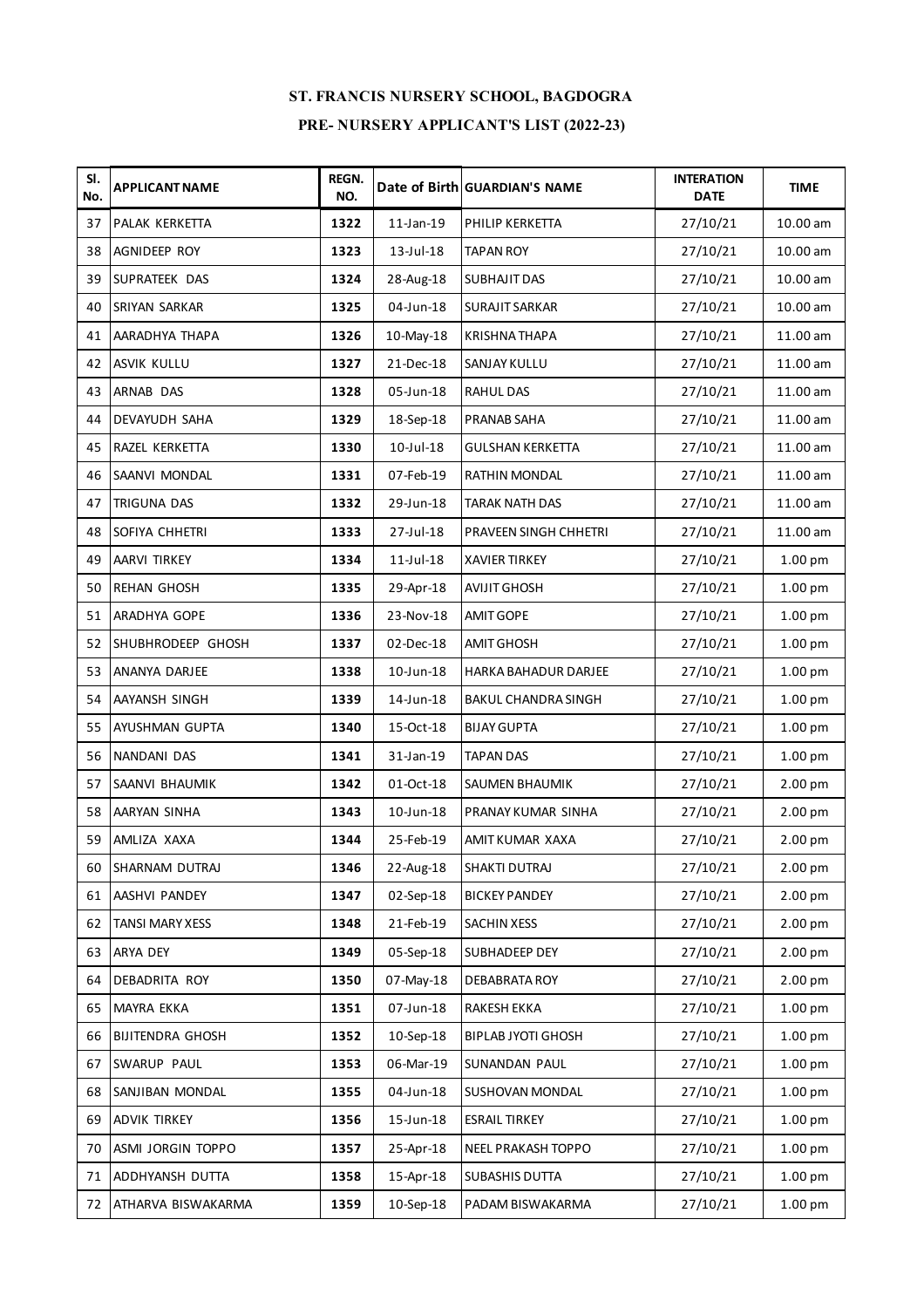| SI.<br>No. | <b>APPLICANT NAME</b>    | REGN.<br>NO. |                 | Date of Birth GUARDIAN'S NAME | <b>INTERATION</b><br><b>DATE</b> | <b>TIME</b>        |
|------------|--------------------------|--------------|-----------------|-------------------------------|----------------------------------|--------------------|
| 73         | <b>ANKUSH EKKA</b>       | 1360         | 11-Dec-18       | <b>RATAN EKKA</b>             | 27/10/21                         | 2.00 pm            |
| 74         | <b>AVIDIPTO MAJUMDER</b> | 1361         | 14-Jul-18       | ARINDAM MAJUMDER              | 27/10/21                         | 2.00 pm            |
| 75         | <b>OBVHENDU GHOSH</b>    | 1363         | 03-Sep-18       | <b>ABHIJIT GHOSH</b>          | 27/10/21                         | 2.00 <sub>pm</sub> |
| 76         | SNEHANSH MALLICK         | 1365         | 14-Jul-18       | <b>SANMOY MALLICK</b>         | 27/10/21                         | 2.00 pm            |
| 77         | <b>DIP ROY</b>           | 1366         | 08-Jun-18       | RANJIT ROY                    | 27/10/21                         | 2.00 pm            |
| 78         | <b>REANNA ANCY LAKRA</b> | 1367         | 12-Aug-18       | RANJIT LAKRA                  | 27/10/21                         | 2.00 pm            |
| 79         | SRIYANKA MITRA           | 1368         | 15-Jun-18       | <b>SUMIT MITRA</b>            | 27/10/21                         | 2.00 pm            |
| 80         | AARATRIKA PAUL           | 1369         | 16-Apr-18       | SANJIB PAUL                   | 27/10/21                         | 2.00 pm            |
| 81         | RAINA GHOSH              | 1370         | 02-Jan-19       | RAMENDRA GHOSH                | 28/10/21                         | 9.00 am            |
| 82         | <b>BHIBHAB SUNAR</b>     | 1371         | 09-Jan-19       | <b>ASHWIN SUNAR</b>           | 28/10/21                         | 9.00 am            |
| 83         | SHREYAN DAS              | 1372         | 31-Jan-19       | <b>RATAN DAS</b>              | 28/10/21                         | 9.00 am            |
| 84         | <b>RONAK XAXA</b>        | 1373         | 20-Sep-18       | RABI XAXA                     | 28/10/21                         | 9.00 am            |
| 85         | AARVI GHOSH              | 1374         | 08-Jul-18       | ARINDAM GHOSH                 | 28/10/21                         | 9.00 am            |
| 86         | YASH EKKA                | 1376         | 28-Oct-18       | <b>ANIL EKKA</b>              | 28/10/21                         | 9.00 am            |
| 87         | <b>ADVIK THAPA</b>       | 1377         | 27-Aug-18       | <b>GOVIND THAPA</b>           | 28/10/21                         | $9.00$ am          |
| 88         | PRISCILLA GURUNG         | 1380         | 01-Oct-18       | <b>PRADEEP GURUNG</b>         | 28/10/21                         | 9.00 am            |
| 89         | <b>KAYAN CHAKRABORTY</b> | 1381         | 14-Jun-18       | AMIT CHAKRABORTY              | 28/10/21                         | 10.00 am           |
| 90         | AKRITI BARUA             | 1382         | 12-Oct-18       | TUSHAR TIRTHA BARUA           | 28/10/21                         | 10.00 am           |
| 91         | <b>SRIYANSH SUBBA</b>    | 1383         | 28-Aug-18       | <b>ASHOK SUBBA</b>            | 28/10/21                         | 10.00 am           |
| 92         | AAYANSH EKKA             | 1384         | 26-Oct-18       | UPENDRA KUMAR EKKA            | 28/10/21                         | 10.00 am           |
| 93         | SAPTARSHI DUTTA          | 1385         | 13-Dec-18       | SWARAJ KUMAR DUTTA            | 28/10/21                         | 10.00 am           |
| 94         | ABHRADEEP ROY            | 1386         | 14-May-18       | PANKAJ ROY                    | 28/10/21                         | 10.00 am           |
| 95         | KOUSTUV MAHATA           | 1387         | 20-Aug-18       | <b>CHINMOY MAHATA</b>         | 28/10/21                         | 10.00 am           |
| 96         | AARIN SANA TOPPO         | 1388         | 01-Aug-18       | MANDEEP TOPPO                 | 28/10/21                         | 10.00 am           |
| 97         | AKSHATA CHHETRI          | 1389         | 17-Jan-19       | AMAR CHHETRI                  | 28/10/21                         | 11.00 am           |
| 98         | SHREYAN EKKA             | 1390         | 24-Jan-19       | RAKESH ROSHAN EKKA            | 28/10/21                         | 11.00 am           |
| 99         | <b>NUBAID ALI</b>        | 1391         | 03-Mar-19       | <b>AKRAM ALI</b>              | 28/10/21                         | 11.00 am           |
|            | 100 NANDINI YADAV        | 1392         | 27-Aug-18       | HEM SAGAR YADAV               | 28/10/21                         | 11.00 am           |
|            | 101 DEEPOM RAY           | 1393         | 30-Aug-18       | <b>TANMOY RAY</b>             | 28/10/21                         | 11.00 am           |
|            | 102 AYAN SINGHA          | 1394         | $16$ -Jan- $19$ | HARIPADA SINGHA               | 28/10/21                         | 11.00 am           |
|            | 103 DEVANGSHI HALDER     | 1395         | 21-Sep-18       | <b>DULAL HALDER</b>           | 28/10/21                         | 11.00 am           |
|            | 104 AAHAN ROY            | 1398         | 01-Sep-18       | <b>SANJAY ROY</b>             | 28/10/21                         | 11.00 am           |
|            | 105 AMYRA HOSANNA BAKHLA | 1399         | 23-Jun-18       | ASHISH BAKHLA                 | 28/10/21                         | 9.00 am            |
|            | 106 SOURIK NAG           | 1400         | 30-Oct-18       | SUBHANKAR NAG                 | 28/10/21                         | 9.00 am            |
|            | 107 ARADHYA CHHETRI      | 1401         | 12-Feb-19       | NIRMAL CHHETRI                | 28/10/21                         | 9.00 am            |
|            | 108 RUHI ORAON           | 1402         | 16-Aug-18       | SANJAY ORAON                  | 28/10/21                         | 9.00 am            |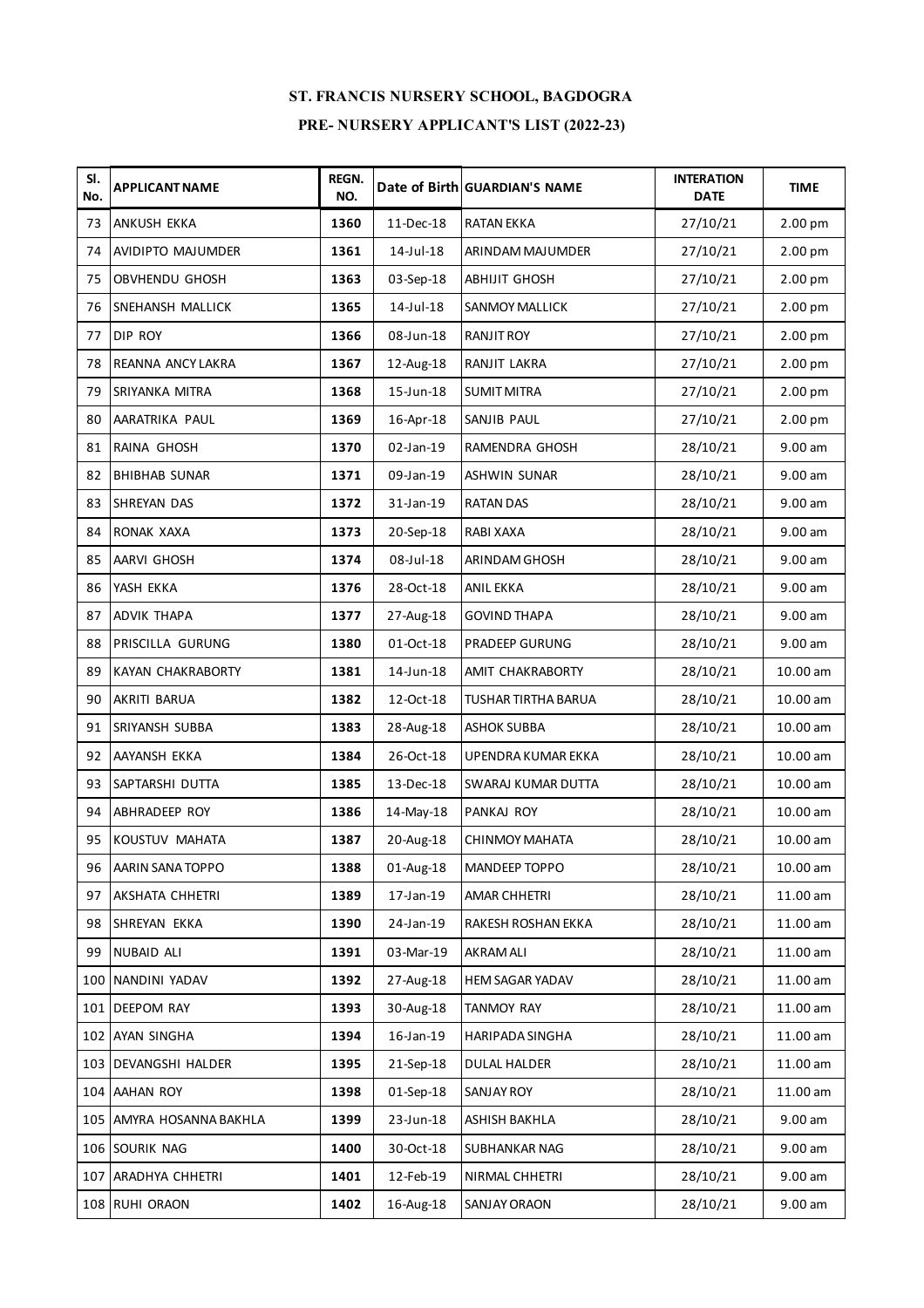| SI.<br>No. | <b>APPLICANT NAME</b>   | <b>REGN.</b><br>NO. |           | Date of Birth GUARDIAN'S NAME | <b>INTERATION</b><br><b>DATE</b> | <b>TIME</b>        |
|------------|-------------------------|---------------------|-----------|-------------------------------|----------------------------------|--------------------|
|            | 109 PRASHANSA SHARMA    | 1403                | 26-Dec-18 | BIRACHANA THAPA               | 28/10/21                         | 9.00 am            |
|            | 110 AARADHYA TIRKEY     | 1404                | 24-Sep-18 | <b>ANIL TIRKEY</b>            | 28/10/21                         | 9.00 am            |
|            | 111 ALOK ORAON          | 1405                | 19-Oct-18 | SHAILESH ORAON                | 28/10/21                         | 9.00 am            |
|            | 112 ANVISH RAI          | 1406                | 04-Aug-18 | <b>VIVEK RAI</b>              | 28/10/21                         | 9.00 am            |
|            | 113 AHANA ROY           | 1407                | 30-Aug-18 | <b>KIRAN ROY</b>              | 28/10/21                         | 10.00 am           |
|            | 114 NIKKI TIGGA         | 1408                | 07-Jun-18 | NIT KUMAR TIGGA               | 28/10/21                         | 10.00 am           |
|            | 115 DEEP SHARMA         | 1409                | 12-Oct-18 | <b>DILIP SHARMA</b>           | 28/10/21                         | 10.00 am           |
|            | 116 AADRITI GHOSH       | 1410                | 06-Aug-18 | <b>MADAN GHOSH</b>            | 28/10/21                         | 10.00 am           |
|            | 117 PURUSHOTTAM BARMAN  | 1411                | 18-Sep-18 | DARPA BARMAN                  | 28/10/21                         | 10.00 am           |
|            | 118 BHAVYA MAGAR        | 1412                | 25-Nov-18 | <b>BIKASH MAGAR</b>           | 28/10/21                         | 10.00 am           |
|            | 119 AVIAN SOLACE HERENZ | 1413                | 28-Jun-18 | ANIMA KUJUR                   | 28/10/21                         | 10.00 am           |
|            | 120 AKRITI SUBBA        | 1414                | 22-Nov-18 | <b>BIMAL SUBBA</b>            | 28/10/21                         | 10.00 am           |
|            | 121 RISHIKA ROY         | 1415                | 04-Apr-18 | <b>SURYA KUMAR ROY</b>        | 28/10/21                         | 11.00 am           |
|            | 122 SWARNABHI RAY       | 1416                | 12-Apr-18 | <b>BIMAL RAY</b>              | 28/10/21                         | 11.00 am           |
|            | 123 JISU RAI            | 1417                | 22-Feb-19 | <b>JITU RAI</b>               | 28/10/21                         | 11.00 am           |
|            | 124 ZAFAR ALAM          | 1418                | 09-Sep-18 | MUSHTAQ ALAM                  | 28/10/21                         | 11.00 am           |
|            | 125 APEKSHA UPADHYA     | 1419                | 14-Dec-18 | SANJIB UPADHYA                | 28/10/21                         | 11.00 am           |
|            | 126 PRANIKA KARKI       | 1420                | 15-Jul-18 | PRITHA BAHADUR KARKI          | 28/10/21                         | 11.00 am           |
|            | 127 ARUSHI PRASAD       | 1421                | 18-Apr-18 | RAJESH PRASAD                 | 28/10/21                         | 11.00 am           |
|            | 128 AARADHYA GHOSH      | 1422                | 25-Dec-18 | AMIT KUMAR GHOSH              | 28/10/21                         | 11.00 am           |
|            | 129 NAISHA PRASAD       | 1423                | 18-Jul-18 | AJAY PRASAD                   | 28/10/21                         | 1.00 pm            |
|            | 130 LEONA TIRKEY        | 1424                | 19-Dec-18 | <b>ARLUSH TIRKEY</b>          | 28/10/21                         | 1.00 pm            |
|            | 131 TARUN CHANDRA ROY   | 1425                | 11-Oct-18 | <b>BIRESH CHANDRA ROY</b>     | 28/10/21                         | 1.00 pm            |
|            | 132 TSULTRIM BHUTIA     | 1426                | 11-Sep-18 | <b>MINKET SHERPA</b>          | 28/10/21                         | 1.00 <sub>pm</sub> |
|            | 133 SAANVI UPADHYAY     | 1427                | 13-Dec-18 | SHIVAN UPADHYAY               | 28/10/21                         | 1.00 <sub>pm</sub> |
|            | 134 SHINE KUJUR         | 1428                | 04-Feb-19 | SURESH KUJUR                  | 28/10/21                         | 1.00 <sub>pm</sub> |
|            | 135 LIZA TOPPO          | 1429                | 17-May-18 | AVINASH TOPPO                 | 28/10/21                         | 1.00 <sub>pm</sub> |
|            | 136 TANVIKA BISWAS      | 1430                | 28-Dec-18 | SOUMYADEEP BISWAS             | 28/10/21                         | 1.00 <sub>pm</sub> |
|            | 137 GRITIK DSA          | 1431                | 06-Feb-19 | <b>MUNNA DAS</b>              | 28/10/21                         | 2.00 pm            |
|            | 138 DEVANSH SUBBA       | 1433                | 01-Mar-19 | DIWASH SUBBA                  | 29/10/21                         | 2.00 <sub>pm</sub> |
|            | 139 PRANAY LIMBU        | 1434                | 18-Nov-18 | ASHOK LIMBU                   | 28/10/21                         | 2.00 pm            |
|            | 140 REYANSH TIRKEY      | 1435                | 15-Jun-18 | SANJEEP TIRKEY                | 28/10/21                         | 2.00 <sub>pm</sub> |
|            | 141 ZAIRA MEHDI         | 1436                | 01-Mar-19 | <b>MEHDI HUSSAIN</b>          | 28/10/21                         | 2.00 pm            |
|            | 142 MAHIRA GAUSUL       | 1438                | 24-Feb-19 | MOHAMMAD GAUSUL               | 28/10/21                         | 2.00 pm            |
|            | 143 LAVANYA RAJAK       | 1439                | 05-Aug-18 | PRAMOD RAJAK                  | 28/10/21                         | 2.00 pm            |
|            | 144 FAHMEED KALAM       | 1440                | 07-Sep-18 | KALAMUDDIN MOLLA              | 28/10/21                         | 2.00 pm            |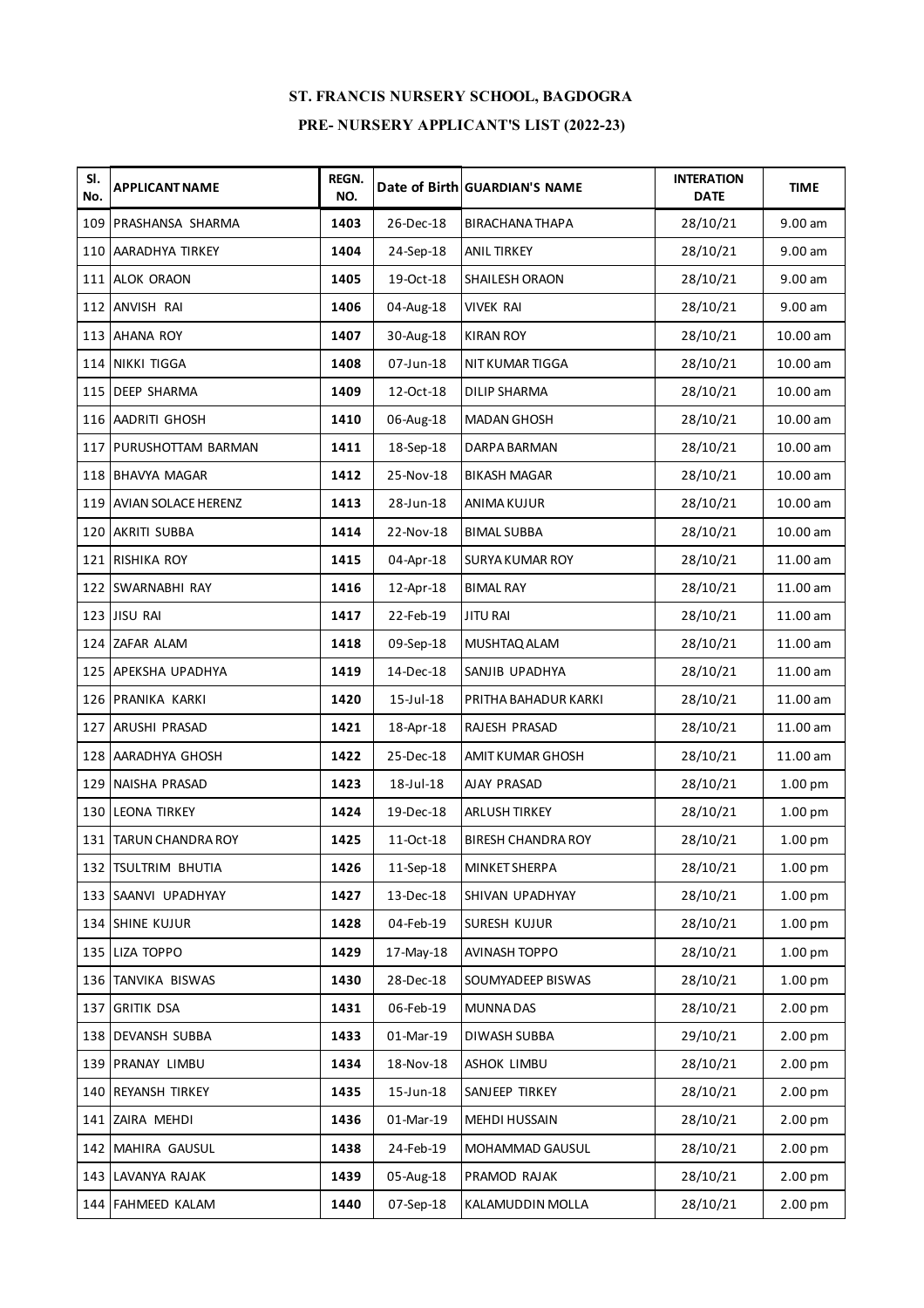| SI.<br>No. | <b>APPLICANT NAME</b>        | REGN.<br>NO. |              | Date of Birth GUARDIAN'S NAME | <b>INTERATION</b><br><b>DATE</b> | <b>TIME</b>        |
|------------|------------------------------|--------------|--------------|-------------------------------|----------------------------------|--------------------|
|            | 145 SUKRITI GHOSH            | 1441         | 07-Jan-19    | <b>RANA GHOSH</b>             | 28/10/21                         | 1.00 pm            |
|            | 146 ANSHUK BHADRA            | 1442         | 28-Dec-18    | <b>BIPLAB BHADRA</b>          | 28/10/21                         | 1.00 pm            |
|            | 147 RUDRA MONDAL             | 1443         | 06-Sep-18    | CHIRANJIT MONDAL              | 28/10/21                         | 1.00 <sub>pm</sub> |
|            | 148 ADITRI GHOSH             | 1444         | 10-Aug-18    | <b>AMITAVA GHOSH</b>          | 28/10/21                         | 1.00 pm            |
|            | 149 ARNAV PRADHAN            | 1445         | 17-Jul-18    | SURAJ PRADHAN                 | 28/10/21                         | 1.00 <sub>pm</sub> |
|            | <b>150 DHRUBALINA GHOSH</b>  | 1447         | 17-Sep-18    | <b>BISWADEEP GHOSH</b>        | 28/10/21                         | 1.00 pm            |
|            | 151 IRISH MINJ               | 1448         | 24-Aug-18    | <b>SUDIP MINJ</b>             | 28/10/21                         | 1.00 <sub>pm</sub> |
|            | 152 MAANVI SHARMA            | 1450         | 15-Dec-18    | MANJU CHHETRI                 | 28/10/21                         | 1.00 pm            |
|            | 153 JAYASHIS GHOSH           | 1451         | 19-Oct-18    | PALASH GHOSH                  | 28/10/21                         | 2.00 <sub>pm</sub> |
|            | 154 SHRESTHA DAS             | 1454         | 02-Apr-18    | SANDEEP DAS                   | 28/10/21                         | 2.00 pm            |
|            | <b>155 ANCY CRYSTAL BECK</b> | 1455         | 28-Jun-18    | <b>ALDRIN BECK</b>            | 28/10/21                         | 2.00 pm            |
|            | 156 PARTHA DAS               | 1456         | 11-Apr-18    | <b>RATAN DAS</b>              | 28/10/21                         | 2.00 pm            |
|            | 157 SIDDHARTHA MONDAL        | 1457         | 30-Apr-18    | SANJIB MONDAL                 | 28/10/21                         | 2.00 pm            |
|            | 158 SHAHNAZ PARVEEN          | 1459         | 26-Jan-19    | KAMAL HUSSAIN                 | 28/10/21                         | 2.00 pm            |
|            | 159 DIYANSH KAR              | 1460         | 07-Dec-18    | SUDIPTA GHOSH                 | 28/10/21                         | 2.00 pm            |
|            | 160 ABIMANNU SAHA            | 1461         | 12-Feb-19    | SANTHANU SAHA                 | 28/10/21                         | 2.00 pm            |
|            | 161 ADHVIK SAHA              | 1462         | 19-Dec-18    | <b>RATAN SAHA</b>             | 29/10/21                         | 9.00 am            |
|            | 162 SHREYA GUPTA             | 1463         | 19-Sep-18    | ASHA GUPTA                    | 29/10/21                         | 9.00 am            |
|            | 163 AAROHI SINGH             | 1464         | 26-Mar-19    | <b>ARUN SINGH</b>             | 29/10/21                         | 9.00 am            |
|            | 164 EILIZZA KUJUR            | 1466         | 11-Sep-18    | SANJAY KUJUR                  | 29/10/21                         | 9.00 am            |
|            | 165 TANISHA GHOSH            | 1468         | 24-Jan-19    | <b>DEBABROTO GHOSH</b>        | 29/10/21                         | 9.00 am            |
|            | 166 VIVAAN PADHI             | 1469         | 11-Dec-18    | PROF. LAXMIKANTA PADHI        | 29/10/21                         | 9.00 am            |
|            | 167 PARIDHI RABIDAS          | 1470         | 30-May-18    | SUNIL RABIDAS                 | 29/10/21                         | 9.00 am            |
|            | 168 SINGDHA PRAMANIK         | 1471         | 13-Jun-18    | SUKANTA PRAMANIK              | 29/10/21                         | 9.00 am            |
|            | 169 MEHER ANSARI             | 1473         | 17-Sep-18    | PARWEZ ANSARI                 | 29/10/21                         | 10.00 am           |
|            | 170 RISHANT CHETTRI          | 1474         | 23-Oct-18    | RAHUL CHETTRI                 | 29/10/21                         | 10.00 am           |
|            | 171 SAANVI KUMARI            | 1475         | 12-Mar-19    | SANTOSH KUMAR                 | 29/10/21                         | 10.00 am           |
|            | 172 SREEJON SINGHA           | 1476         | 09-Mar-19    | SANJOY SINGHA                 | 29/10/21                         | 10.00 am           |
|            | 173 SHIVANSH KUMAR           | 1477         | $13$ -Jan-19 | ANAND KUMAR                   | 29/10/21                         | 10.00 am           |
|            | 174 SHIVANSH SHARMA          | 1479         | 15-Jul-18    | NAWRAJ SHARMA                 | 29/10/21                         | 10.00 am           |
|            | 175 VRITIKA DEY              | 1480         | 20-Apr-18    | <b>ASHOK DEY</b>              | 29/10/21                         | 10.00 am           |
|            | 176 AADVIK SINGHA            | 1481         | 19-Dec-18    | RAJIB SINGHA                  | 29/10/21                         | 10.00 am           |
| 177        | <b>OUSHNIK GHOSH</b>         | 1483         | 12-Dec-18    | <b>BISWADEEP GHOSH</b>        | 29/10/21                         | 11.00 am           |
|            | 178 RUPRAJ ROY               | 1484         | 12-Dec-18    | SUJAL ROY                     | 29/10/21                         | 11.00 am           |
|            | 179 MRIHAN SAHA              | 1485         | 29-Nov-18    | NANDAGOPAL SAHA               | 29/10/21                         | 11.00 am           |
|            | 180 SHREYANVI PRADHAN        | 1486         | 28-Aug-18    | SHYAM KUMAR PRADHAN           | 29/10/21                         | 11.00 am           |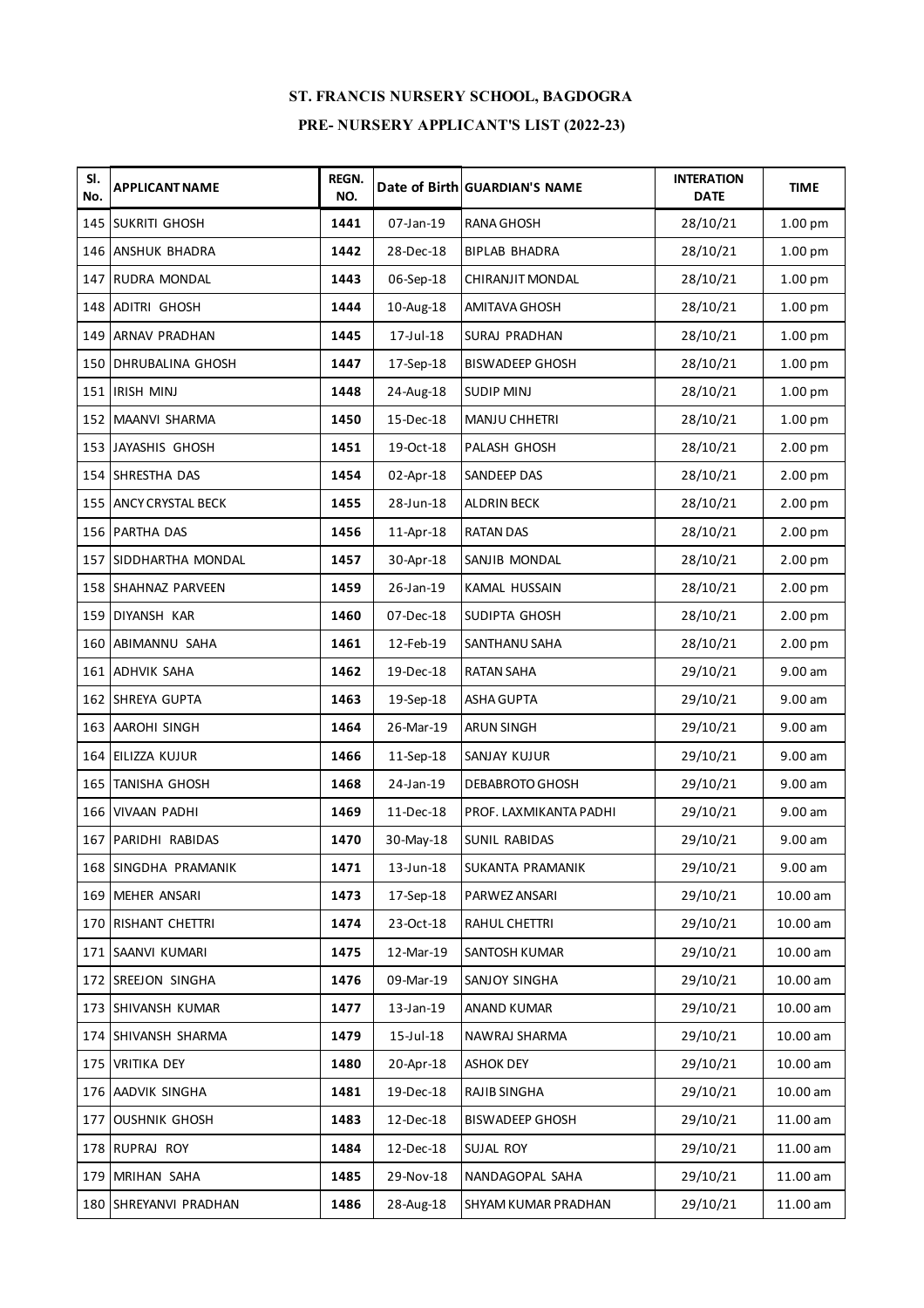| SI.<br>No. | <b>APPLICANT NAME</b>  | <b>REGN.</b><br>NO. |                 | Date of Birth GUARDIAN'S NAME | <b>INTERATION</b><br><b>DATE</b> | <b>TIME</b>        |
|------------|------------------------|---------------------|-----------------|-------------------------------|----------------------------------|--------------------|
|            | 181 JAYOBRATO BARMAN   | 1487                | 07-May-18       | <b>BUBUN KUMAR BARMAN</b>     | 29/10/21                         | 11.00 am           |
|            | 182 ANVI SHARMA        | 1489                | 05-Apr-18       | ANANT KUMAR                   | 29/10/21                         | 11.00 am           |
|            | 183 SHRESHTHA MALLICK  | 1491                | 10-Jun-18       | RAJKIRAN MALLICK              | 29/10/21                         | 11.00 am           |
|            | 184 JASPREET MINJ      | 1493                | 23-Sep-18       | <b>JASBIR MINJ</b>            | 29/10/21                         | 11.00 am           |
|            | 185 RAINA PODDAR       | 1494                | $11$ -Jun-18    | <b>NARESH PODDAR</b>          | 29/10/21                         | $9.00$ am          |
|            | 186 GRACY EKKA         | 1495                | 18-Jul-18       | AMIT EKKA                     | 29/10/21                         | 9.00 am            |
| 187        | <b>ATHARV SINGH</b>    | 1497                | 12-Feb-19       | JAY PRAKASH SINGH             | 29/10/21                         | 9.00 am            |
|            | 188 KRIYANSH SEN       | 1498                | 05-Sep-18       | AVIJIT KUMAR SEN              | 29/10/21                         | 9.00 am            |
|            | 189 ADRIJA TALAPATRA   | 1499                | 04-Jan-19       | <b>BAPPA TALAPATRA</b>        | 29/10/21                         | 9.00 am            |
|            | 190 SAANVI GHOSH       | 1501                | $16$ -Jul- $18$ | <b>HIMADRI GHOSH</b>          | 29/10/21                         | 9.00 am            |
|            | 191 TANUJ SINGHA       | 1502                | 11-Oct-18       | <b>BABUL SINGHA</b>           | 29/10/21                         | 9.00 am            |
|            | 192 DHRUVA GHOSH       | 1503                | 18-Dec-18       | <b>BINAY GHOSH</b>            | 29/10/21                         | 9.00 am            |
|            | 193 SWARNAVO GHOSH     | 1504                | 11-Oct-18       | SANJIB GHOSH                  | 29/10/21                         | 10.00 am           |
|            | 194 SAANVI MUKHERJEE   | 1505                | $01$ -Jun-18    | MITHUN MUKHERJEE              | 29/10/21                         | 10.00 am           |
|            | 195 ADHRIT PRADHAN     | 1507                | 04-May-18       | NANDU PARDHAN                 | 29/10/21                         | 10.00 am           |
|            | 196 PRATIK SINGHA      | 1508                | 12-Sep-18       | SURESH CHANDRA SINGHA         | 29/10/21                         | 10.00 am           |
|            | 197 DIVYA PRASAD       | 1509                | 23-Aug-18       | <b>MADAN PRASAD</b>           | 29/10/21                         | 10.00 am           |
|            | 198 SERIN LAKRA        | 1510                | 18-Jan-19       | SIKANDAR LAKRA                | 29/10/21                         | 10.00 am           |
|            | 199 BHAGYASHRI SINGHA  | 1512                | 27-Mar-19       | JAGADISH SINGHA               | 29/10/21                         | 10.00 am           |
|            | 200 AAVYA RAI          | 1513                | 18-Sep-18       | VINOD KUMAR RAI               | 29/10/21                         | 10.00 am           |
|            | 201 MEHNAZ PARVEEN     | 1514                | 08-Oct-18       | <b>MAREAM KHATUN</b>          | 29/10/21                         | 11.00 am           |
|            | 202 SNEHANSH KUMAR RAM | 1515                | 31-Aug-18       | SAROJ KUMAR RAM               | 29/10/21                         | 11.00 am           |
|            | 203 KIARA SARKAR       | 1516                | 01-Oct-18       | SHIBU SARKAR                  | 29/10/21                         | 11.00 am           |
|            | 204 FAIZAN HASAN       | 1517                | 16-Oct-18       | <b>MEER HASAN</b>             | 29/10/21                         | 11.00 am           |
|            | 205 RAYYAN AHMAD GUPTA | 1518                | 05-Nov-18       | <b>RAJIV GUPTA</b>            | 29/10/21                         | 11.00 am           |
|            | 206 TANMAY BARMAN      | 1520                | 11-Oct-18       | KAILASH CHANDRA BARMAN        | 29/10/21                         | 11.00 am           |
|            | 207 SANVI KUNDU        | 1521                | 14-Dec-18       | SANJAY KUNDU                  | 29/10/21                         | 11.00 am           |
|            | 208 RIDHAM THAPA       | 1522                | 18-Jul-18       | UMESH THAPA                   | 29/10/21                         | 11.00 am           |
|            | 209 KOUSHIKI ROY       | 1523                | 26-Nov-18       | <b>DILIP ROY</b>              | 29/10/21                         | 1.00 <sub>pm</sub> |
|            | 210 AVINYA MISHRA      | 1524                | 02-Apr-18       | AMLAN MISHRA                  | 29/10/21                         | 1.00 <sub>pm</sub> |
|            | 211 RUDRANSH SHAW      | 1525                | 02-Jun-18       | RAJIV SHAW                    | 29/10/21                         | 1.00 <sub>pm</sub> |
|            | 212 KRITWIK DATTA      | 1526                | 09-Aug-18       | DIBAKAR DATTA                 | 29/10/21                         | 1.00 <sub>pm</sub> |
|            | 213 GAURAV MANDAL      | 1527                | 16-Nov-18       | RAKSHAKAR MONDAL              | 29/10/21                         | 1.00 <sub>pm</sub> |
|            | 214 ADITI CHHETRI      | 1528                | 25-May-18       | SAGAR CHHETRI                 | 29/10/21                         | 1.00 <sub>pm</sub> |
|            | 215 AAVYA RAY          | 1529                | 10-Sep-18       | <b>HARIDWAR RAY</b>           | 29/10/21                         | 1.00 <sub>pm</sub> |
|            | 216 VEERANSH ROKA      | 1530                | 31-Dec-18       | PREMILA LIMBU                 | 29/10/21                         | 1.00 <sub>pm</sub> |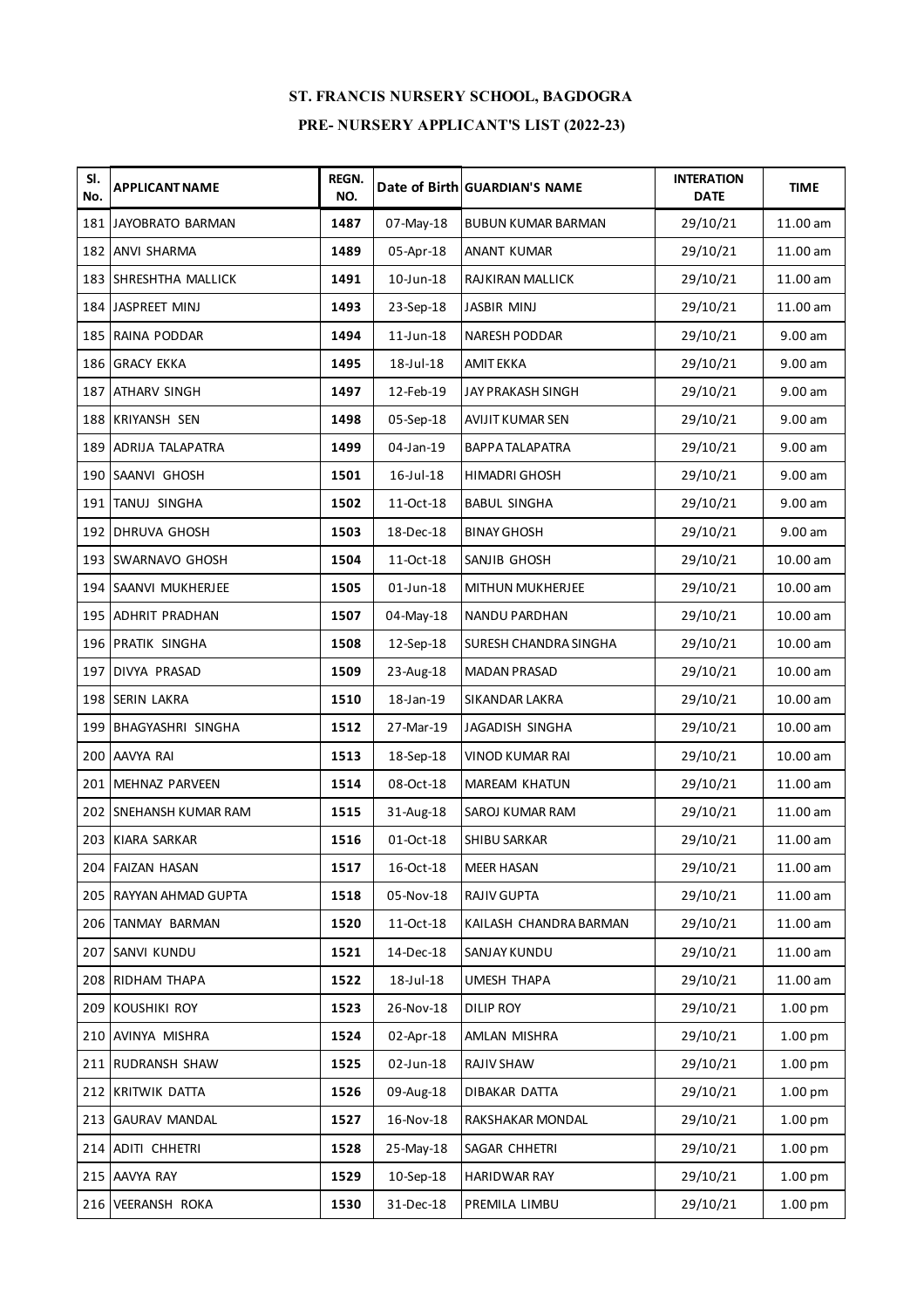| SI.<br>No. | <b>APPLICANT NAME</b>    | <b>REGN.</b><br>NO. |           | Date of Birth GUARDIAN'S NAME         | <b>INTERATION</b><br><b>DATE</b> | <b>TIME</b>        |
|------------|--------------------------|---------------------|-----------|---------------------------------------|----------------------------------|--------------------|
|            | 217 SOMRIK SARKAR        | 1532                | 21-Mar-19 | SATYARANJAN SARKAR                    | 29/10/21                         | 2.00 pm            |
|            | 218 RIYANSHI GHOSH       | 1534                | 08-Apr-18 | <b>BISWAJIT GHOSH</b>                 | 29/10/21                         | 2.00 pm            |
|            | 219 SHOHAN ACAHRJEE      | 1536                | 16-May-18 | SAMIR ACHARYA                         | 29/10/21                         | 2.00 <sub>pm</sub> |
|            | 220 ARNAB BARMAN         | 1538                | 15-Jun-18 | <b>GOBINDA BARMAN</b>                 | 29/10/21                         | 2.00 pm            |
|            | 221 AARUSH BECK          | 1539                | 27-Jul-18 | <b>ROSHAN BECK</b>                    | 29/10/21                         | 2.00 pm            |
|            | 222 DEBRAJ RAI           | 1540                | 07-Dec-18 | <b>RAHUL RAI</b>                      | 29/10/21                         | 2.00 pm            |
|            | 223 FALAK IMTIYAZ        | 1543                | 20-Apr-18 | MD IMTIYAZ ALAM                       | 29/10/21                         | 2.00 pm            |
|            | 224 DARSHANI MANDAL      | 1544                | 08-Mar-19 | NABA KUMAR MANDAL                     | 29/10/21                         | 2.00 pm            |
|            | 225 KHUSHI LAKRA         | 1545                | 05-Aug-18 | <b>ONIL LAKRA</b>                     | 29/10/21                         | 1.00 pm            |
|            | 226 AIRA SUBBA           | 1546                | 05-Nov-18 | PRANESH SUBBA                         | 29/10/21                         | 1.00 pm            |
|            | 227 ABHINABA DEY         | 1547                | 15-Jun-18 | AKINCHAN DEY                          | 29/10/21                         | 1.00 <sub>pm</sub> |
|            | 228 YUSUF AHAMED         | 1548                | 03-Apr-18 | FIROJ AHAMED                          | 29/10/21                         | 1.00 pm            |
|            | 229 ALVIN KATWAL CHHETRI | 1550                | 27-Aug-18 | DIPESH KUMAR KATWAL<br><b>CHHETRI</b> | 29/10/21                         | 1.00 <sub>pm</sub> |
|            | 230 AYANSH ROY           | 1551                | 08-Jul-18 | <b>UTPAL ROY</b>                      | 29/10/21                         | 1.00 <sub>pm</sub> |
|            | 231 SANSKAR SINGH        | 1552                | 22-Aug-18 | SANTOSH KUMAR SINGH                   | 29/10/21                         | 1.00 <sub>pm</sub> |
|            | 232 AHANA ROY            | 1553                | 08-Jul-18 | <b>SUJIT ROY</b>                      | 29/10/21                         | 1.00 pm            |
|            | 233 ARIJEETA BISWAS      | 1554                | 10-May-18 | ARINDAM BISWAS                        | 29/10/21                         | 2.00 <sub>pm</sub> |
|            | 234 MAHIKA SEN           | 1556                | 30-Nov-18 | UTPAL SEN                             | 29/10/21                         | 2.00 pm            |
|            | 235 BIVAAN SINGHA        | 1557                | 09-Mar-19 | <b>BHUPEN SINGHA</b>                  | 29/10/21                         | 2.00 <sub>pm</sub> |
|            | 236 ANIMESH SENAPATI     | 1558                | 19-Sep-18 | <b>ANIL SENAPATI</b>                  | 29/10/21                         | 2.00 pm            |
|            | 237 DHRUBAJYOTI MOULICK  | 1559                | 18-Sep-18 | <b>SUVOJIT MOULICK</b>                | 29/10/21                         | 2.00 pm            |
|            | 238 SUYASH KUMAR         | 1560                | 28-Feb-19 | <b>ARITI ROY</b>                      | 29/10/21                         | 2.00 pm            |
|            | 239 ARGHYADEEP SARKAR    | 1561                | 17-Jun-18 | <b>APU SARKAR</b>                     | 29/10/21                         | 2.00 pm            |
|            | 240 RISH MODAK           | 1563                | 13-Sep-18 | RANJIT MODAK                          | 29/10/21                         | 2.00 pm            |
|            | 241 DAVINA JANE SINGH    | 1564                | 18-Oct-18 | <b>DIPAK SINGH</b>                    | 30/10/21                         | 9.00 am            |
|            | 242 BARUN KUMAR          | 1565                | 17-May-18 | RAJEEV KUMAR                          | 30/10/21                         | 9.00 am            |
|            | 243 MRIGANKA ROY         | 1567                | 08-May-18 | <b>SUJAN ROY</b>                      | 30/10/21                         | 9.00 am            |
|            | 244 KAUSTAV DAS          | 1568                | 24-Dec-18 | <b>KRISHNA DAS</b>                    | 30/10/21                         | 9.00 am            |
|            | 245 AAKRITI DAS          | 1569                | 08-Oct-18 | SOUMEN DAS                            | 30/10/21                         | 9.00 am            |
|            | 246 SAKCHHI KUMARI       | 1570                | 25-Apr-18 | <b>RAJ PANDEY</b>                     | 30/10/21                         | 9.00 am            |
|            | 247 AHAAN TIGGA          | 1571                | 20-Nov-18 | <b>BIMAL TIGGA</b>                    | 30/10/21                         | 9.00 am            |
|            | 248 ENA TOPPO            | 1572                | 11-Nov-18 | <b>BHUSAN TOPPO</b>                   | 30/10/21                         | 9.00 am            |
|            | 249 ASMITA SAHA          | 1573                | 25-May-18 | <b>INDRAJIT SAHA</b>                  | 30/10/21                         | 10.00 am           |
|            | 250 SAMRAGYEE PARIYAR    | 1574                | 12-Jun-18 | SAMIR PARIYAR                         | 30/10/21                         | 10.00 am           |
|            | 251 GOURANVI PAUL        | 1575                | 18-May-18 | TUHIN PAUL                            | 30/10/21                         | 10.00 am           |
|            | 252 ASHREE DARJEE        | 1576                | 17-Feb-19 | ASHIS DARJEE                          | 30/10/21                         | $10.00$ am         |